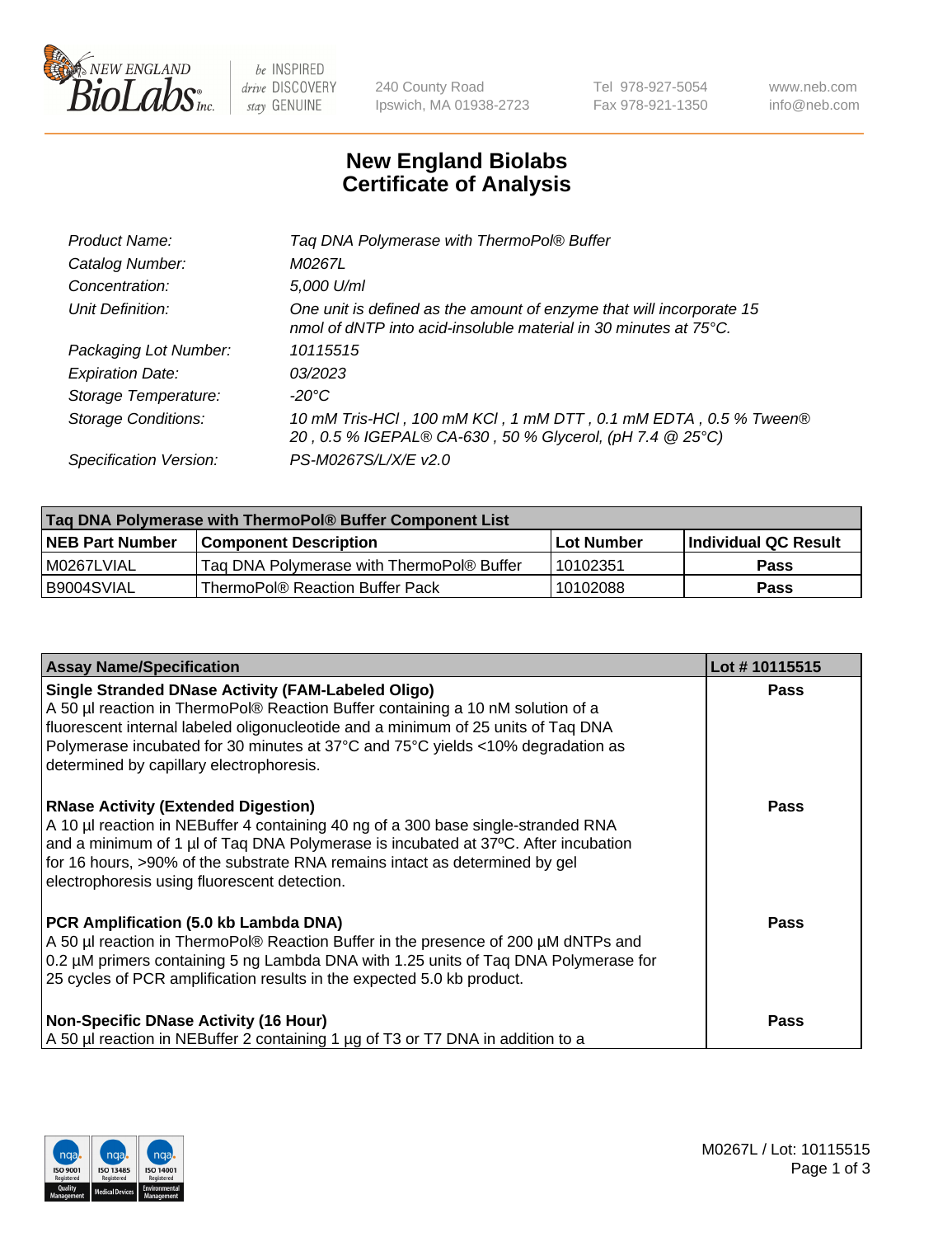

be INSPIRED drive DISCOVERY stay GENUINE

240 County Road Ipswich, MA 01938-2723 Tel 978-927-5054 Fax 978-921-1350

www.neb.com info@neb.com

| <b>Assay Name/Specification</b>                                                                                                                                                                                                                                                                                                                                                                               | Lot #10115515 |
|---------------------------------------------------------------------------------------------------------------------------------------------------------------------------------------------------------------------------------------------------------------------------------------------------------------------------------------------------------------------------------------------------------------|---------------|
| reaction containing Lambda-HindIII DNA and a minimum of 5 units of Taq DNA<br>Polymerase incubated for 16 hours at 37°C results in a DNA pattern free of<br>detectable nuclease degradation as determined by agarose gel electrophoresis.                                                                                                                                                                     |               |
| <b>Phosphatase Activity (pNPP)</b><br>A 200 µl reaction in 1M Diethanolamine, pH 9.8, 0.5 mM MgCl2 containing 2.5 mM<br>p-Nitrophenyl Phosphate (pNPP) and a minimum of 100 units Taq DNA Polymerase<br>incubated for 4 hours at 37°C yields <0.0001 unit of alkaline phosphatase activity<br>as determined by spectrophotometric analysis.                                                                   | Pass          |
| <b>Protein Purity Assay (SDS-PAGE)</b><br>Taq DNA Polymerase is ≥ 99% pure as determined by SDS-PAGE analysis using Coomassie<br>Blue detection.                                                                                                                                                                                                                                                              | Pass          |
| <b>Endonuclease Activity (Nicking)</b><br>A 50 µl reaction in ThermoPol® Reaction Buffer containing 1 µg of supercoiled<br>PhiX174 DNA and a minimum of 20 units of Taq DNA Polymerase incubated for 4 hours at<br>37°C and 75°C results in <10% conversion to the nicked form as determined by agarose<br>gel electrophoresis.                                                                               | Pass          |
| qPCR DNA Contamination (E. coli Genomic)<br>A minimum of 5 units of Taq DNA Polymerase is screened for the presence of E. coli<br>genomic DNA using SYBR® Green qPCR with primers specific for the E. coli 16S rRNA<br>locus. Results are quantified using a standard curve generated from purified E. coli<br>genomic DNA. The measured level of E. coli genomic DNA contamination is ≤ 1 E. coli<br>genome. | Pass          |

This product has been tested and shown to be in compliance with all specifications.

One or more products referenced in this document may be covered by a 3rd-party trademark. Please visit <www.neb.com/trademarks>for additional information.